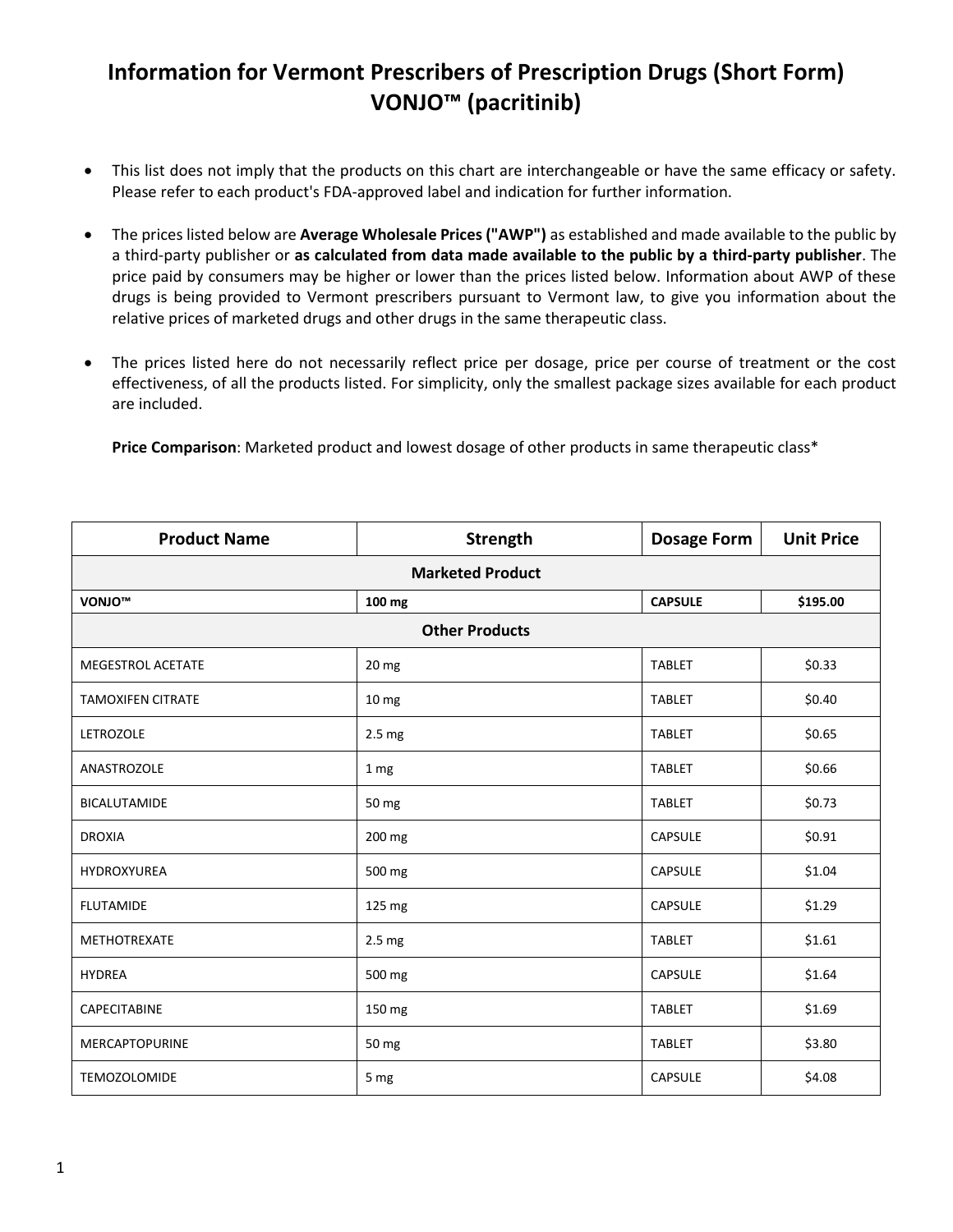| EXEMESTANE                     | 25 mg                            | <b>TABLET</b>              | \$5.45  |
|--------------------------------|----------------------------------|----------------------------|---------|
| <b>SIKLOS</b>                  | 100 mg                           | <b>TABLET</b>              | \$6.30  |
| <b>CYCLOPHOSPHAMIDE</b>        | 25 mg                            | <b>TABLET</b>              | \$6.76  |
| LYSODREN                       | 500 mg                           | <b>TABLET</b>              | \$8.96  |
| MELPHALAN                      | 2 mg                             | <b>TABLET</b>              | \$10.99 |
| <b>VENCLEXTA</b>               | 10 mg                            | <b>TABLET</b>              | \$12.91 |
| ALKERAN                        | 2 mg                             | <b>TABLET</b>              | \$13.58 |
| ABIRATERONE ACETATE            | 250 mg                           | <b>TABLET</b>              | \$14.39 |
| <b>XELODA</b>                  | 150 mg                           | TABLET                     | \$16.27 |
| TREXALL                        | 5 mg                             | <b>TABLET</b>              | \$19.32 |
| <b>IMATINIB MESYLATE</b>       | 100 mg                           | <b>TABLET</b>              | \$19.33 |
| <b>EMCYT</b>                   | 140 mg                           | <b>CAPSULE</b>             | \$19.34 |
| <b>FEMARA</b>                  | 2.5 mg                           | <b>TABLET</b>              | \$28.08 |
| MYLERAN                        | 2 mg                             | <b>TABLET</b>              | \$28.11 |
| <b>TABLOID</b>                 | 40 mg                            | <b>TABLET</b>              | \$30.33 |
| <b>TRETINOIN</b>               | 10 mg                            | CAPSULE                    | \$31.23 |
| LEUKERAN                       | 2 mg                             | <b>TABLET</b>              | \$31.82 |
| <b>ERLOTINIB HCL</b>           | 25 mg                            | <b>TABLET</b>              | \$42.30 |
| AROMASIN                       | 25 mg                            | <b>TABLET</b>              | \$44.28 |
| <b>TOREMIFENE CITRATE</b>      | 60 mg                            | <b>TABLET</b>              | \$45.80 |
| <b>FARESTON</b>                | 60 mg                            | <b>TABLET</b>              | \$52.00 |
| ZELBORAF                       | 240 mg                           | <b>TABLET</b>              | \$54.25 |
| LAPATINIB                      | 250 mg                           | <b>TABLET</b>              | \$57.74 |
| ARIMIDEX                       | 1 mg                             | <b>TABLET</b>              | \$65.29 |
| <b>TYKERB</b>                  | 250 mg                           | <b>TABLET</b>              | \$66.83 |
| ALECENSA                       | 150 mg                           | CAPSULE                    | \$79.29 |
| <b>VENCLEXTA STARTING PACK</b> | 10 mg (14)-50 mg (7)-100 mg (21) | <b>TABLET DOSE</b><br>PACK | \$79.60 |
| <b>MEKTOVI</b>                 | 15 mg                            | <b>TABLET</b>              | \$82.92 |
| <b>TAZVERIK</b>                | 200 mg                           | <b>TABLET</b>              | \$82.92 |
| LUMAKRAS                       | 120 mg                           | <b>TABLET</b>              | \$89.50 |
| <b>TAFINLAR</b>                | 50 mg                            | CAPSULE                    | \$90.06 |
| <b>ETOPOSIDE</b>               | 50 mg                            | CAPSULE                    | \$90.39 |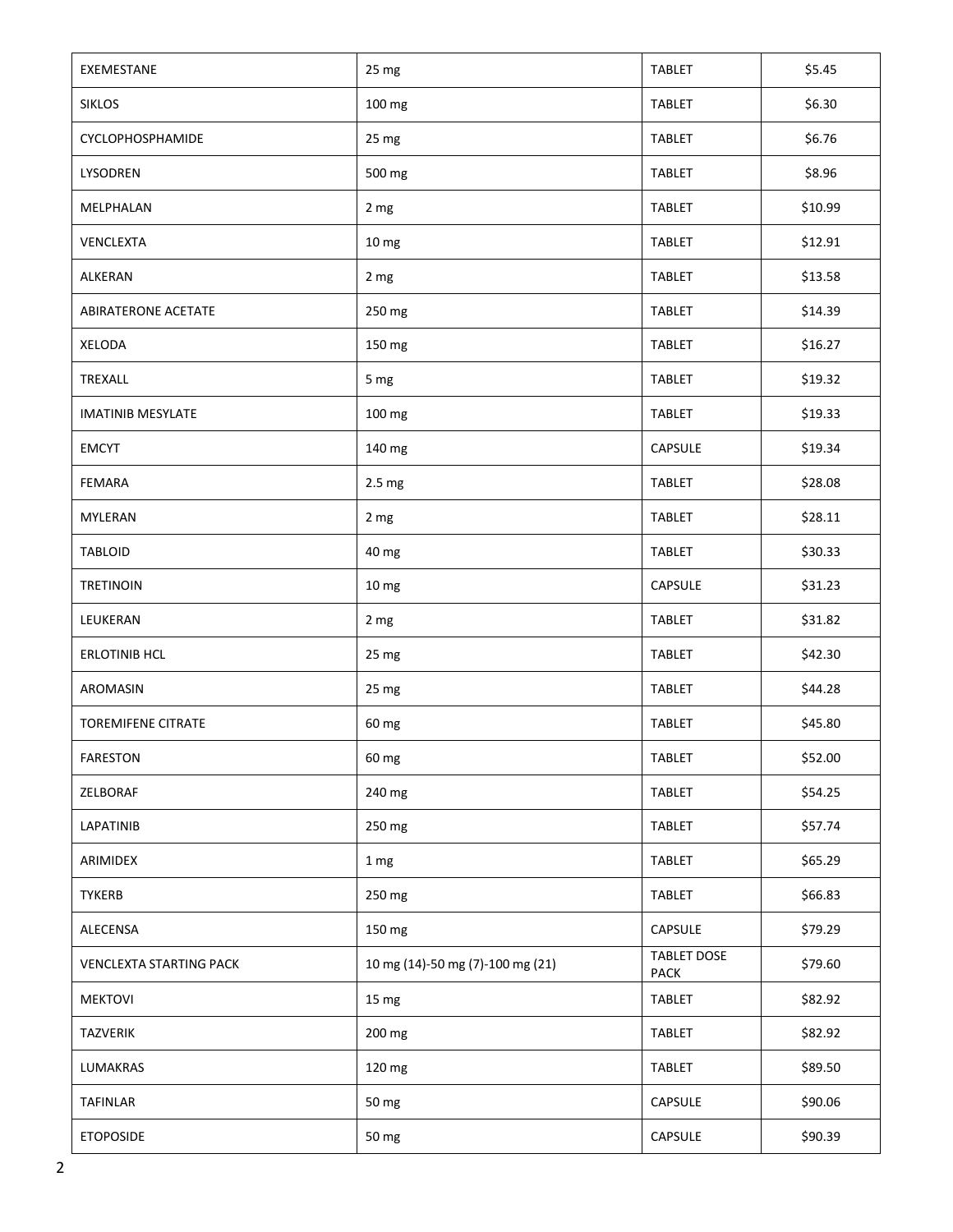| <b>KOSELUGO</b>        | 10 mg                          | <b>CAPSULE</b> | \$90.73  |
|------------------------|--------------------------------|----------------|----------|
| <b>ORGOVYX</b>         | 120 mg                         | <b>TABLET</b>  | \$92.52  |
| <b>YONSA</b>           | 125 mg                         | <b>TABLET</b>  | \$94.85  |
| <b>TUKYSA</b>          | 50 mg                          | <b>TABLET</b>  | \$98.44  |
| TARCEVA                | 25 mg                          | <b>TABLET</b>  | \$108.82 |
| ZYTIGA                 | 250 mg                         | <b>TABLET</b>  | \$108.87 |
| <b>GLEOSTINE</b>       | 10 mg                          | CAPSULE        | \$109.16 |
| <b>INLYTA</b>          | 1 mg                           | <b>TABLET</b>  | \$110.86 |
| <b>GLEEVEC</b>         | 100 mg                         | <b>TABLET</b>  | \$112.37 |
| <b>BRAFTOVI</b>        | 50 mg                          | CAPSULE        | \$114.99 |
| NUBEQA                 | 300 mg                         | <b>TABLET</b>  | \$118.97 |
| <b>HYCAMTIN</b>        | 0.25 mg                        | <b>CAPSULE</b> | \$120.59 |
| <b>NERLYNX</b>         | 40 mg                          | <b>TABLET</b>  | \$122.48 |
| <b>XTANDI</b>          | 40 mg                          | CAPSULE        | \$122.76 |
| <b>MATULANE</b>        | 50 mg                          | CAPSULE        | \$124.90 |
| <b>BEXAROTENE</b>      | 75 mg                          | CAPSULE        | \$127.63 |
| ERLEADA                | 60 mg                          | <b>TABLET</b>  | \$128.33 |
| CASODEX                | 50 mg                          | <b>TABLET</b>  | \$131.85 |
| <b>COTELLIC</b>        | 20 mg                          | <b>TABLET</b>  | \$133.43 |
| <b>BRUKINSA</b>        | 80 mg                          | CAPSULE        | \$134.91 |
| RETEVMO                | 40 mg                          | CAPSULE        | \$137.33 |
| KISQALI FEMARA CO-PACK | 200 mg/day (200 mg x 1)-2.5 mg | <b>TABLET</b>  | \$138.81 |
| LYNPARZA               | 100 mg                         | <b>TABLET</b>  | \$144.49 |
| <b>VOTRIENT</b>        | 200 mg                         | <b>TABLET</b>  | \$145.57 |
| <b>MEKINIST</b>        | 0.5 <sub>mg</sub>              | TABLET         | \$148.09 |
| ZOLINZA                | 100 mg                         | CAPSULE        | \$150.10 |
| ZYKADIA                | 150 mg                         | <b>TABLET</b>  | \$152.20 |
| <b>UKONIQ</b>          | 200 mg                         | <b>TABLET</b>  | \$159.00 |
| <b>BOSULIF</b>         | 100 mg                         | <b>TABLET</b>  | \$164.57 |
| SPRYCEL                | 20 mg                          | <b>TABLET</b>  | \$168.24 |
| <b>TASIGNA</b>         | 50 mg                          | CAPSULE        | \$168.71 |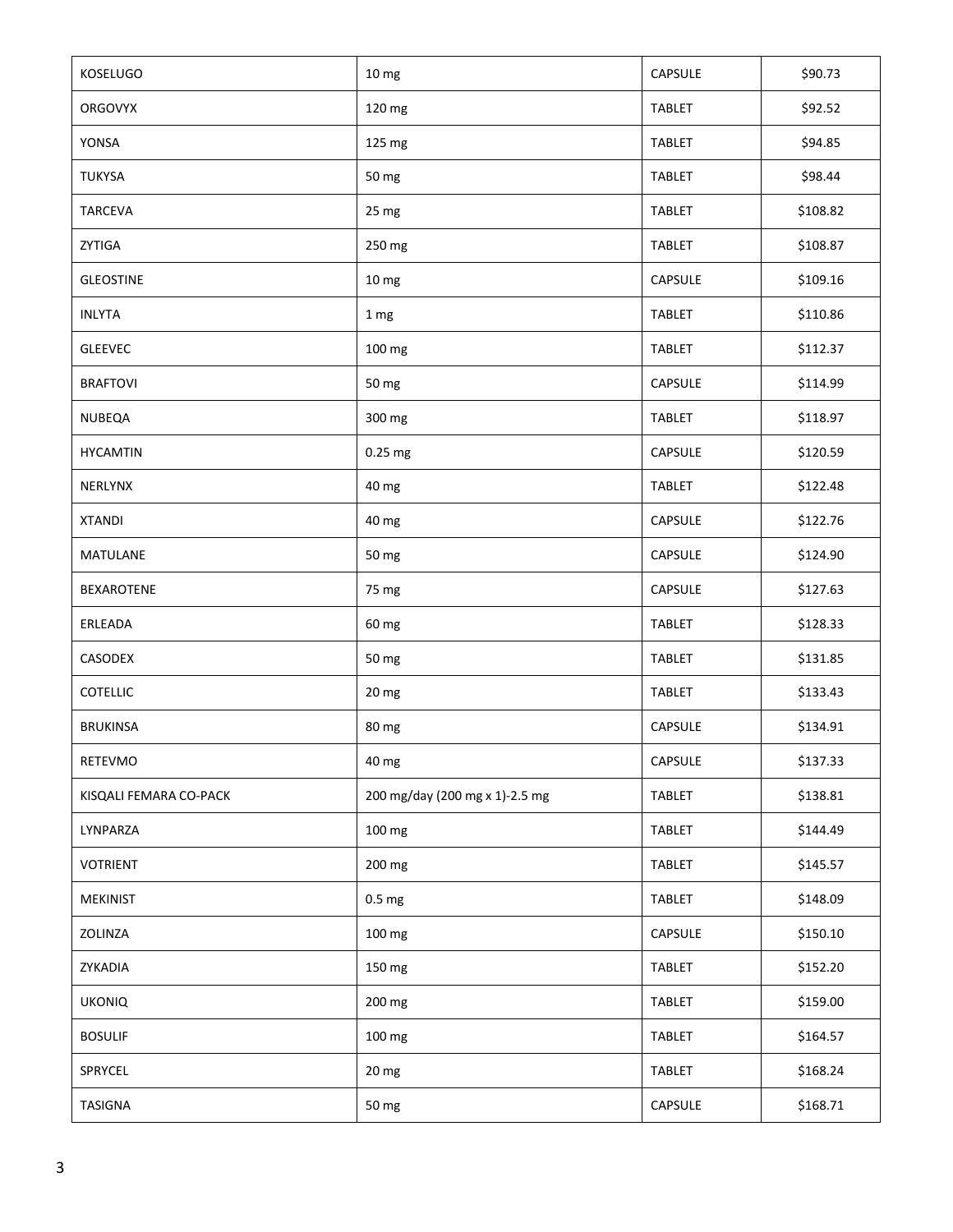| <b>RUBRACA</b>  | 200 mg                    | <b>TABLET</b>  | \$173.70 |
|-----------------|---------------------------|----------------|----------|
| NILUTAMIDE      | 150 mg                    | <b>TABLET</b>  | \$179.85 |
| <b>GAVRETO</b>  | 100 mg                    | CAPSULE        | \$192.43 |
| RYDAPT          | 25 mg                     | <b>CAPSULE</b> | \$202.75 |
| <b>TABRECTA</b> | 150 mg                    | <b>TABLET</b>  | \$202.90 |
| <b>TURALIO</b>  | 200 mg                    | <b>CAPSULE</b> | \$202.95 |
| TALZENNA        | 0.25 mg                   | CAPSULE        | \$205.14 |
| <b>NEXAVAR</b>  | 200 mg                    | <b>TABLET</b>  | \$207.60 |
| LONSURF         | 15 mg-6.14 mg             | <b>TABLET</b>  | \$215.07 |
| <b>VITRAKVI</b> | 25 mg                     | CAPSULE        | \$218.67 |
| <b>INREBIC</b>  | 100 mg                    | CAPSULE        | \$229.33 |
| <b>ALUNBRIG</b> | 30 mg                     | <b>TABLET</b>  | \$227.00 |
| ROZLYTREK       | 100 mg                    | CAPSULE        | \$230.72 |
| ZYDELIG         | 100 mg                    | <b>TABLET</b>  | \$235.41 |
| LORBRENA        | 25 mg                     | <b>TABLET</b>  | \$236.02 |
| <b>SUTENT</b>   | 12.5 mg                   | CAPSULE        | \$242.51 |
| <b>COMETRIQ</b> | 60 mg/day (20 mg x 3/day) | CAPSULE        | \$257.13 |
| <b>STIVARGA</b> | 40 mg                     | <b>TABLET</b>  | \$267.82 |
| VERZENIO        | 50 mg                     | <b>TABLET</b>  | \$279.82 |
| CALQUENCE       | 100 mg                    | CAPSULE        | \$281.28 |
| TARGRETIN       | 75 mg                     | <b>CAPSULE</b> | \$298.50 |
| ZEJULA          | 100 mg                    | CAPSULE        | \$304.87 |
| CAPRELSA        | 100 mg                    | <b>TABLET</b>  | \$308.58 |
| <b>IRESSA</b>   | 250 mg                    | <b>TABLET</b>  | \$311.56 |
| <b>COPIKTRA</b> | 15 mg                     | CAPSULE        | \$320.67 |
| KISQALI         | 200 mg/day (200 mg x 1)   | TABLET         | \$323.89 |
| <b>XOSPATA</b>  | 40 mg                     | <b>TABLET</b>  | \$324.45 |
| NILANDRON       | 150 mg                    | <b>TABLET</b>  | \$328.16 |
| EVEROLIMUS      | 2.5 <sub>mg</sub>         | <b>TABLET</b>  | \$336.55 |
| BALVERSA        | 3 mg                      | <b>TABLET</b>  | \$354.83 |
| XALKORI         | 200 mg                    | CAPSULE        | \$371.73 |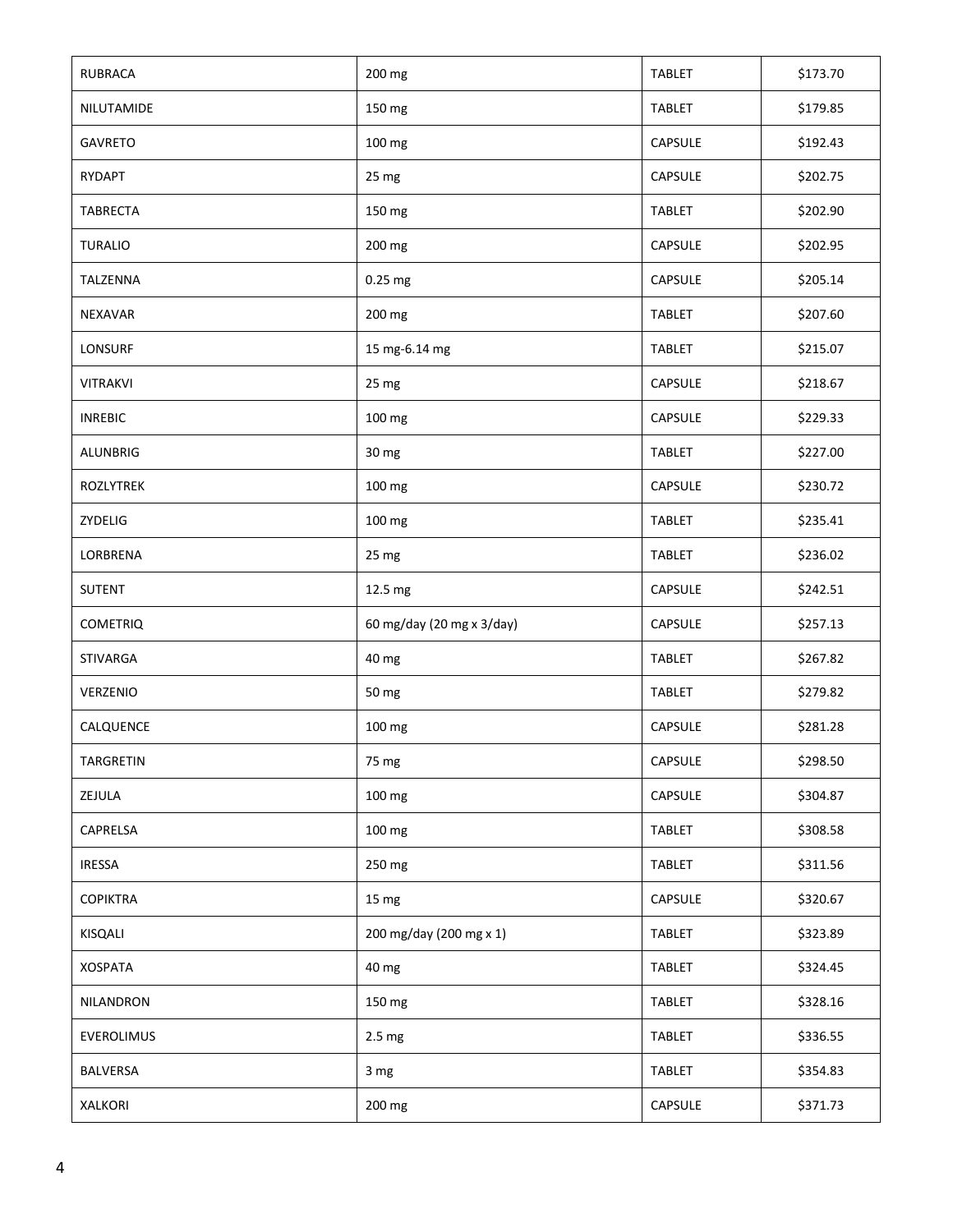| <b>DAURISMO</b>         | 25 mg                   | <b>TABLET</b>                   | \$373.20   |
|-------------------------|-------------------------|---------------------------------|------------|
| <b>GILOTRIF</b>         | 20 mg                   | <b>TABLET</b>                   | \$403.30   |
| <b>TEPMETKO</b>         | 225 mg                  | <b>TABLET</b>                   | \$417.97   |
| <b>QINLOCK</b>          | 50 mg                   | <b>TABLET</b>                   | \$447.60   |
| ODOMZO                  | 200 mg                  | CAPSULE                         | \$450.44   |
| ERIVEDGE                | 150 mg                  | CAPSULE                         | \$504.25   |
| <b>VIZIMPRO</b>         | 15 mg                   | <b>TABLET</b>                   | \$546.84   |
| <b>TIBSOVO</b>          | 250 mg                  | <b>TABLET</b>                   | \$567.60   |
| <b>IMBRUVICA</b>        | 70 mg                   | CAPSULE                         | \$596.81   |
| TAGRISSO                | 40 mg                   | <b>TABLET</b>                   | \$608.34   |
| <b>TRUSELTIQ</b>        | 50 mg/day (25 mg x 2)   | <b>CAPSULE</b>                  | \$614.29   |
| <b>AFINITOR DISPERZ</b> | 2 mg                    | <b>TABLET FOR</b><br>SUSPENSION | \$640.34   |
| <b>AFINITOR</b>         | 2.5 <sub>mg</sub>       | <b>TABLET</b>                   | \$643.56   |
| <b>ICLUSIG</b>          | 10 <sub>mg</sub>        | <b>TABLET</b>                   | \$716.52   |
| <b>IBRANCE</b>          | 75 mg                   | CAPSULE                         | \$746.96   |
| <b>PIQRAY</b>           | 200 mg/day (200 mg x 1) | <b>TABLET</b>                   | \$749.88   |
| <b>TEMODAR</b>          | 140 mg                  | CAPSULE                         | \$765.41   |
| LENVIMA                 | 4 mg                    | CAPSULE                         | \$814.52   |
| <b>CABOMETYX</b>        | 20 mg                   | <b>TABLET</b>                   | \$866.51   |
| REVLIMID                | 2.5 mg                  | CAPSULE                         | \$956.81   |
| POMALYST                | 1 <sub>mg</sub>         | CAPSULE                         | \$1,089.13 |
| <b>IDHIFA</b>           | 50 mg                   | <b>TABLET</b>                   | \$1,129.84 |
| AYVAKIT                 | 25 mg                   | <b>TABLET</b>                   | \$1,342.72 |
| <b>FOTIVDA</b>          | 0.89 mg                 | CAPSULE                         | \$1,380.00 |
| PEMAZYRE                | 4.5 mg                  | <b>TABLET</b>                   | \$1,457.14 |
| <b>INQOVI</b>           | 35 mg-100 mg            | TABLET                          | \$1,798.80 |
| ONUREG                  | 200 mg                  | <b>TABLET</b>                   | \$1,813.55 |
| <b>FARYDAK</b>          | 10 mg                   | CAPSULE                         | \$2,816.50 |
| NINLARO                 | 2.3 <sub>mg</sub>       | CAPSULE                         | \$4,359.60 |
| <b>XPOVIO</b>           | 40 mg/week (40 mg x 1)  | <b>TABLET</b>                   | \$6,923.40 |
| <b>JAKAFI</b>           | 5 mg                    | <b>TABLET</b>                   | \$311.54   |